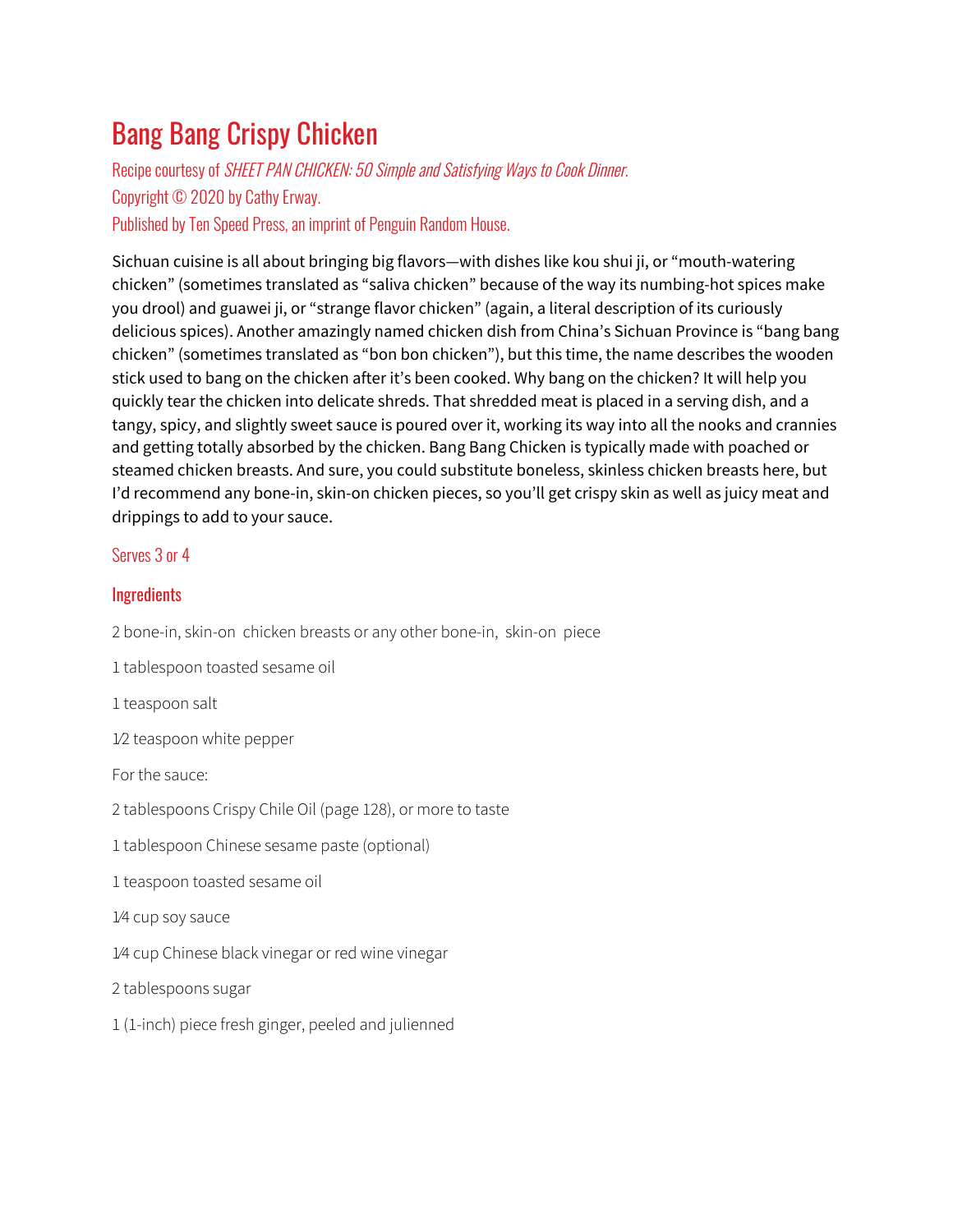Steamed rice; cooked Asian wheat noodles, soba noodles, or bean thread noodles; or shredded lettuce for serving

1 medium cucumber, peeled, seeded, and julienned

1⁄2 cup roasted peanuts, coarsely chopped (optional)

2 scallions, thinly sliced on a bias

1 cup cilantro leaves and tender stems, coarsely chopped

Preheat the oven to 450°F.

Rub the chicken with the sesame oil, salt, and white pepper. Gently slide your finger underneath the skin of each breast to loosen it from the meat a bit (this will encourage the skin to crisp up in the oven). Place the chicken on a sheet pan, skin-side up. Roast for 30 to 35 minutes, until the chicken skin is nicely crisped and a kitchen thermometer inserted into a breast registers 160°F.

Meanwhile, make the sauce: In a small bowl, combine the chile oil, optional sesame paste, sesame oil, soy sauce, vinegar, sugar, and ginger. Set aside.

Transfer the pan to a flat surface—one that's heat-proof or protected with hot pads. Slowly press down on each chicken piece with a rolling pin and roll along its length so the meat breaks and shreds apart a bit. If preferred, remove and discard the bones. Scrape the pan to collect any browned bits and juices and add them to your sauce.

Place the rice, noodles, or shredded lettuce in a large serving dish and set the banged-up chicken pieces on top; otherwise, put the chicken directly in the serving dish. Scatter the cucumber over the chicken, then pour the sauce all over. Top with the peanuts (if using), scallions, and cilantro and enjoy.

## Crispy Chile Oil

If you've converted to spicy chile crisp cultdom thanks to Lao Gan Ma, a brand of the spicy, crunchy condiment with a dour-faced woman on its label, it's time to make it from scratch. When chile flakes, garlic, and shallots have just sweltered in hot oil, the toasty, spicy, salty flavors are on another level, and a little goes a long way. Try it out in the recipe for Bang Bang Crispy Chicken on page 27, where it's stretched out with vinegar and soy sauce, or just make a fresh batch whenever you're cooking something that can use a kick (every day?). I like to make this chile oil using the simple pour-over method; just be certain to use a vessel that's heatproof up to 500°F. Bakeware such as Pyrex and CorningWare is fine—but whatever you do, don't use just any random glass, as it will shatter (you can use a pot or pan, if you're nervous or unsure).

Makes about <sup>1/2</sup> cup

**Ingredients**